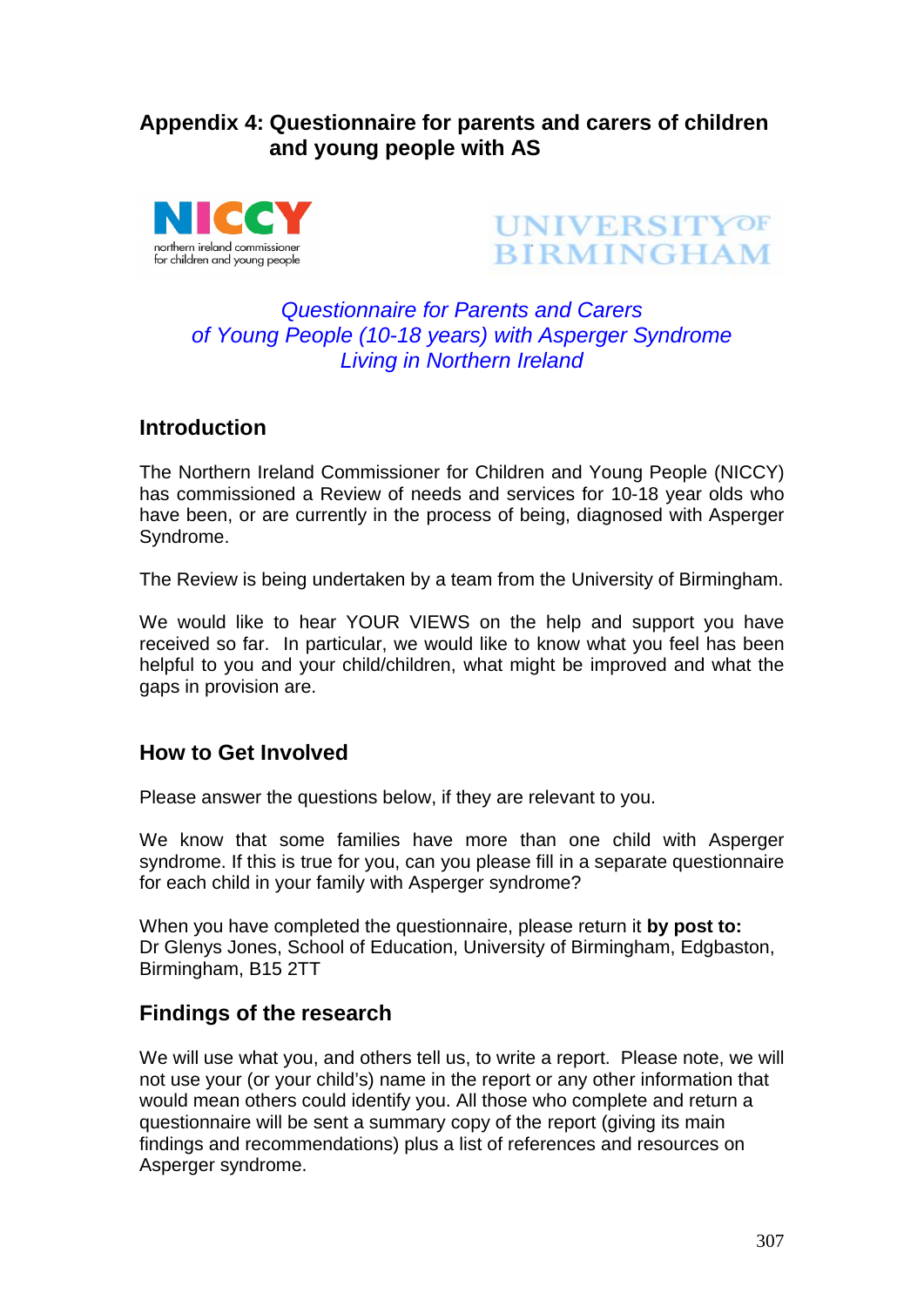*Statement of consent*

**I am happy to give my views to the Birmingham Team and for them to put these in their report to NICCY and to use when they are teaching other people about Asperger syndrome, provided no names of places or people are mentioned and the source of the information is not given.**

Signed: \_\_\_\_\_\_\_\_\_\_\_\_\_\_\_\_\_\_\_\_\_\_\_\_\_ Date:\_\_\_\_\_\_\_\_\_\_\_\_\_\_\_

### **Further Information**

If you have any questions or want any support in completing this questionnaire, please contact Glenys Jones. Her email address is Asperger@contacts.bham.ac.uk; her telephone number is 0121 414 5620 or 0121 414 7102

#### **Many thanks**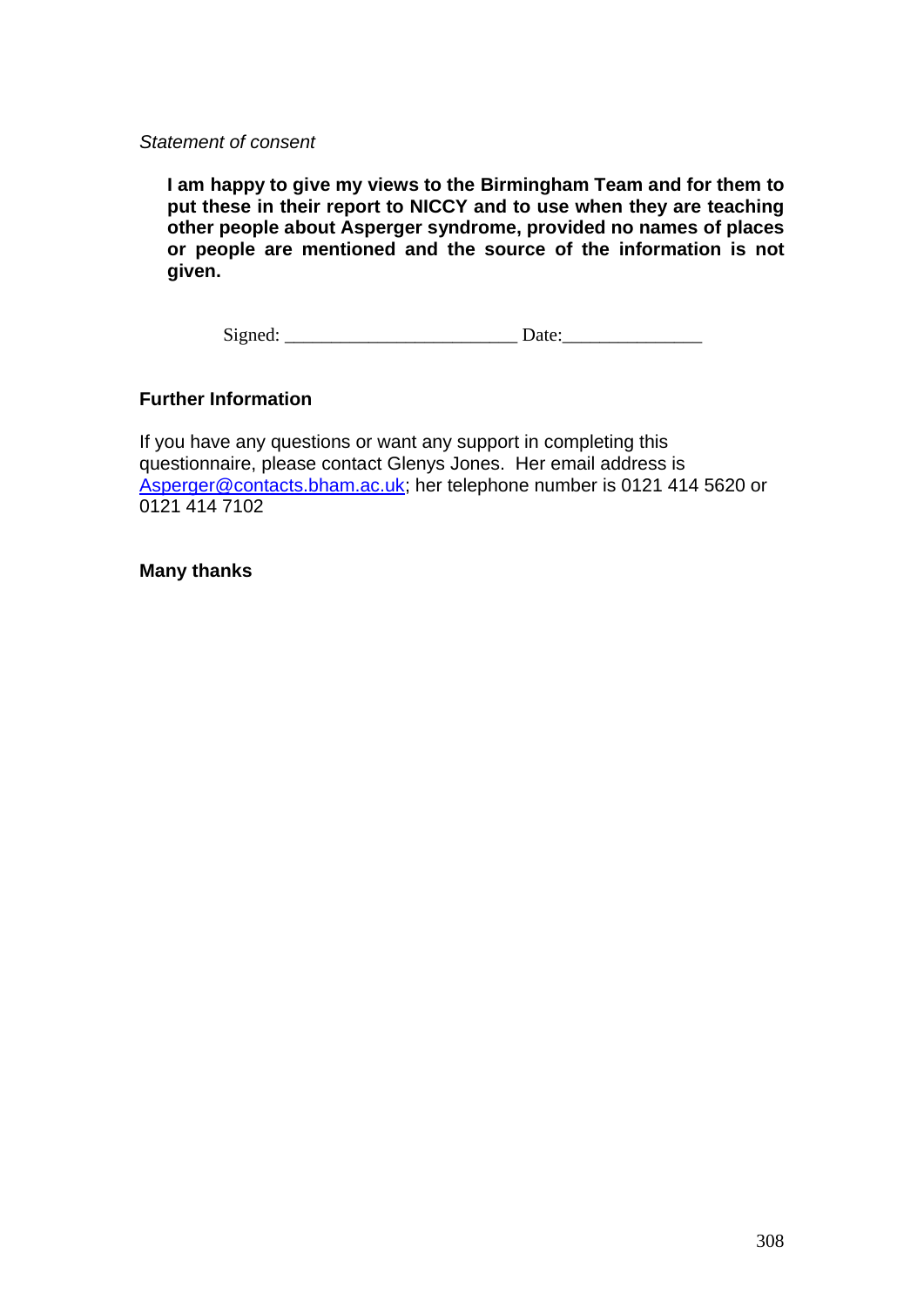### **SHORT QUESTIONNAIRE**

#### **SECTION A: DETAILS OF THE PERSON(S) FILLING IN THIS QUESTIONNAIRE Note: If you do not want to give your name(s), then please leave these details out.**

- 1 Your last name: \_\_\_\_\_\_\_\_\_\_\_\_\_\_Your first name: \_\_\_\_\_\_\_\_\_\_\_\_\_\_\_\_\_\_\_\_\_\_\_\_\_\_\_\_\_\_\_
- 2 Relationship to the child with Asperger syndrome: (e.g. mother; father; grandmother; stepmother; foster parent)
- 3 Area in which you live in Northern Ireland (please tick):

\_\_\_\_\_\_\_\_\_\_\_\_\_\_\_\_\_\_\_\_\_\_

| <b>Region</b>        | Please tick where you<br>live |
|----------------------|-------------------------------|
| <b>Belfast</b>       |                               |
| <b>North Eastern</b> |                               |
| South Eastern        |                               |
| Western              |                               |
| Southern             |                               |

- 4 Approximately, how long have you lived in this area? \_\_\_\_\_\_\_\_\_\_\_\_\_\_\_\_years
- 5 If less than 5 years, where have you lived before?

#### **SECTION B:**

\_\_\_\_\_\_\_\_\_\_\_

## **DETAILS ABOUT YOUR CHILD WITH ASPERGER SYNDROME (If you have more than one child with Asperger syndrome, please fill in a separate questionnaire for each child).**

\_\_\_\_\_\_\_\_\_\_\_\_\_\_\_\_\_\_\_\_\_\_\_\_\_\_\_\_\_\_\_\_\_\_\_\_\_\_\_\_\_\_\_\_\_\_\_\_\_\_\_\_\_\_\_\_\_\_\_\_\_\_

|  | Name of your child (optional): |
|--|--------------------------------|
|--|--------------------------------|

2 Initials of first name and family name of your child: (e.g. if Ben Jones, write BJ)

3 Sex of your child (please circle): Male Female

4 Date of birth of your child: \_\_\_\_\_\_\_\_\_\_\_\_\_\_\_\_\_\_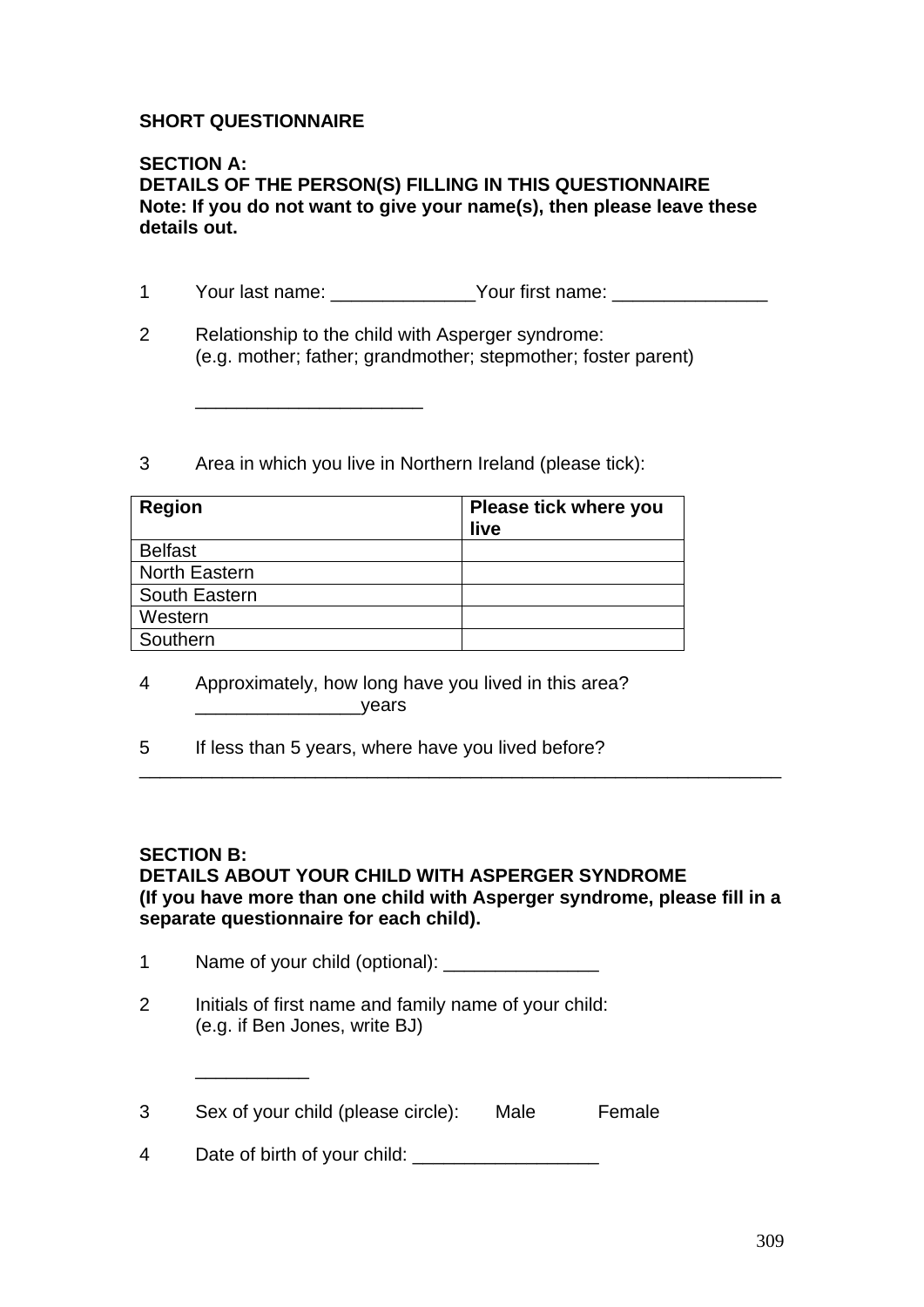| 5              | _years                                                                                                                    |
|----------------|---------------------------------------------------------------------------------------------------------------------------|
| 6              | Present diagnosis (please circle):                                                                                        |
|                | Asperger syndrome / High functioning autism/ Other, please state:                                                         |
|                |                                                                                                                           |
| 7              | Does your child have any other diagnoses or conditions?<br>(e.g. epilepsy; ADHD; dyslexia; dyspraxia; hearing impairment) |
|                | <b>YES</b><br><b>NO</b>                                                                                                   |
|                | If YES, give brief details:                                                                                               |
|                |                                                                                                                           |
|                |                                                                                                                           |
|                |                                                                                                                           |
| 8              | Are there any other children in the family living at home?                                                                |
| <b>NO</b>      |                                                                                                                           |
|                | YES, there are ______ other children living at home                                                                       |
|                | <b>SECTION C: SUPPORT AND SERVICES RELATING TO DIAGNOSIS</b>                                                              |
| 1              | Approximate age of your child when first diagnosed with Asperger<br>syndrome:<br>_years                                   |
| $\overline{2}$ | ON THE WHOLE, how satisfied were you with the diagnostic process<br>in terms of the following:                            |
|                | Quite satisfied<br>Not very satisfied    Not at all satisfied<br>Very satisfied                                           |
|                | Please comment further if you wish:                                                                                       |
|                |                                                                                                                           |
|                |                                                                                                                           |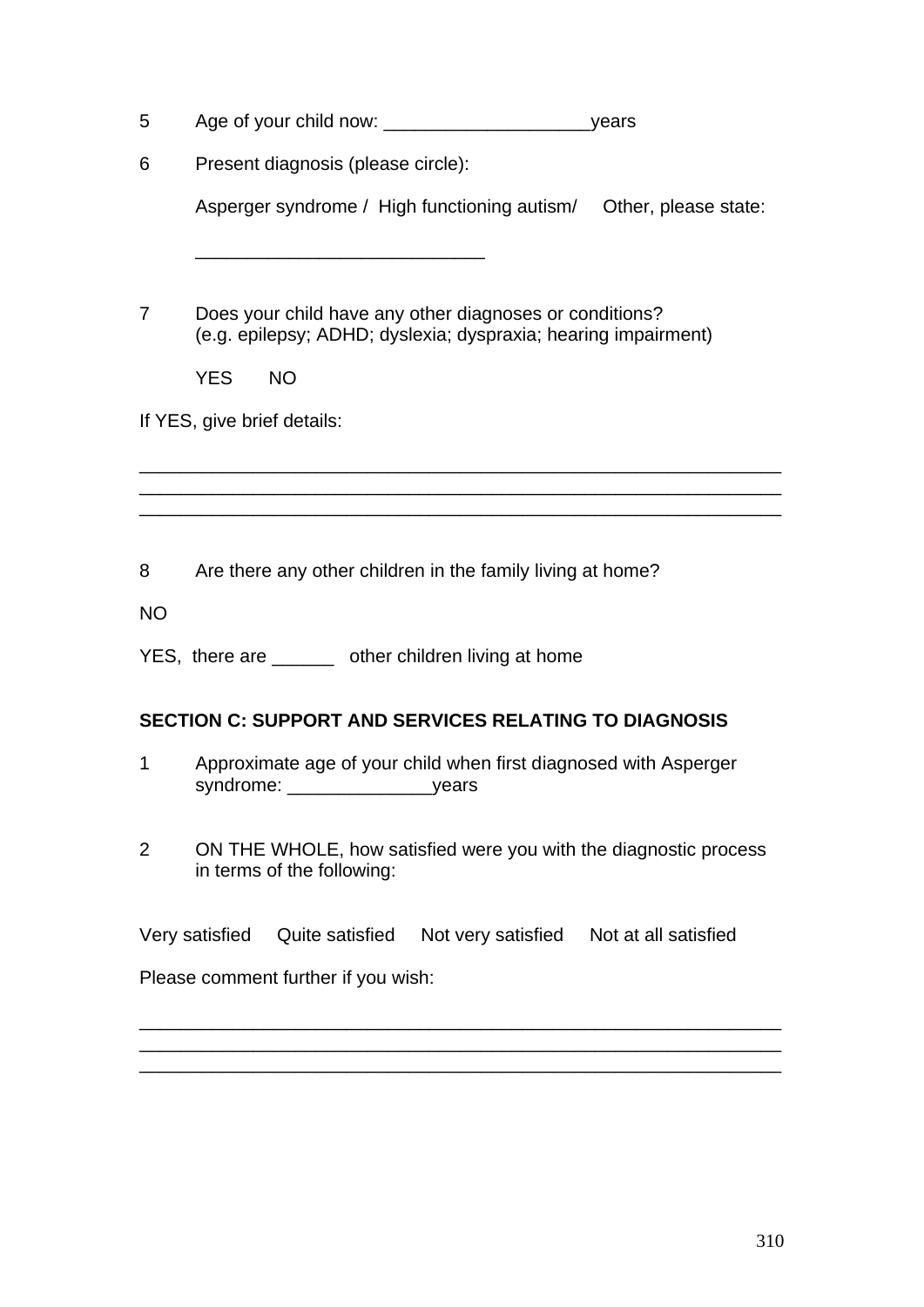## **SECTION D: SUPPORT FROM EDUCATION and SCHOOLS/COLLEGES**

1 Which type of school/College does your child attend at present? (please tick )

| Ordinary mainstream in our home        |  |
|----------------------------------------|--|
| area                                   |  |
| Ordinary mainstream outside our        |  |
| home area                              |  |
| Special unit or class in a mainstream  |  |
| school                                 |  |
| Special school for children with       |  |
| moderate learning difficulties         |  |
| School for children with social,       |  |
| emotional and behavioural difficulties |  |
| Special school for children with       |  |
| severe learning difficulties           |  |
| Special school for children with       |  |
| autism and Asperger syndrome           |  |
| Communication or Language Unit         |  |
| Home educated                          |  |
| No education at present                |  |
| Other, please specify                  |  |

2 What is the name of the school/College (optional)?

\_\_\_\_\_\_\_\_\_\_\_\_\_\_\_\_\_\_

3 How far is your child's current school/College from your home? (please tick)

| <b>DISTANCE FROM HOME</b> | <b>TICK THE DISTANCE</b><br><b>FROM HOME</b> |
|---------------------------|----------------------------------------------|
| <b>Walking distance</b>   |                                              |
| 1 to 3 miles              |                                              |
| 5-10 miles                |                                              |
| 11 to 20 miles            |                                              |
| 20-40 miles               |                                              |
| over 40 miles from home   |                                              |
|                           |                                              |

- 4 How does s/he usually get to school/college (e.g. walks; parents car; taxi; public bus)?
- 5 If over 40 miles, please state approximately how many miles from home, and in which area of Ireland or the UK this is.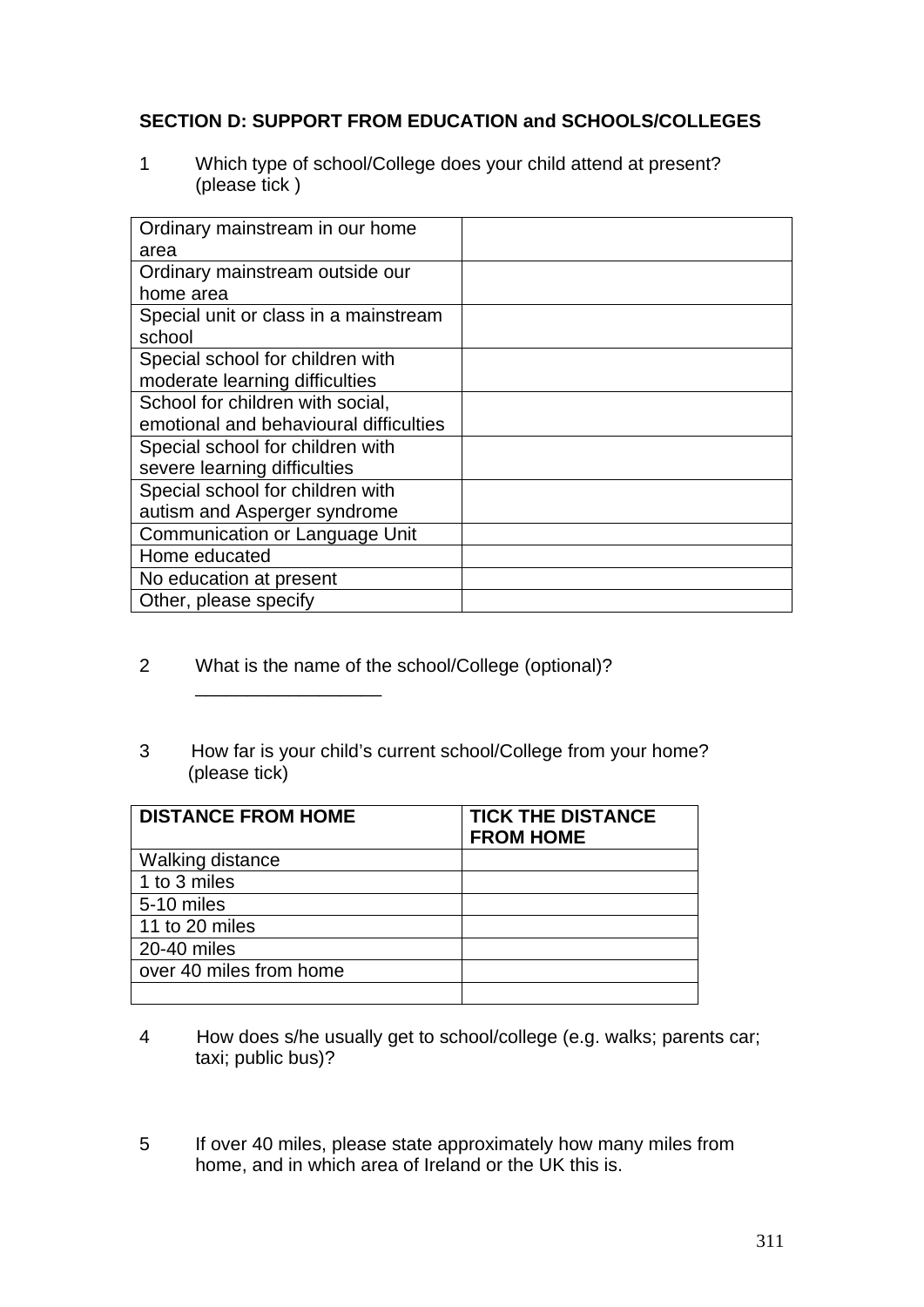6 On the whole, how satisfied are you with your child's current school /College and educational support and advice? (PLEASE CIRCLE)

Very satisfied Quite satisfied Not very satisfied Not at all satisfied

Please comment further if you wish:

7 If your child is 14 or over, have you had any advice from the Careers Advisers?

\_\_\_\_\_\_\_\_\_\_\_\_\_\_\_\_\_\_\_\_\_\_\_\_\_\_\_\_\_\_\_\_\_\_\_\_\_\_\_\_\_\_\_\_\_\_\_\_\_\_\_\_\_\_\_\_\_\_\_\_\_\_ \_\_\_\_\_\_\_\_\_\_\_\_\_\_\_\_\_\_\_\_\_\_\_\_\_\_\_\_\_\_\_\_\_\_\_\_\_\_\_\_\_\_\_\_\_\_\_\_\_\_\_\_\_\_\_\_\_\_\_\_\_\_ \_\_\_\_\_\_\_\_\_\_\_\_\_\_\_\_\_\_\_\_\_\_\_\_\_\_\_\_\_\_\_\_\_\_\_\_\_\_\_\_\_\_\_\_\_\_\_\_\_\_\_\_\_\_\_\_\_\_\_\_\_\_

YES NO Not applicable

### **SECTION F: SUPPORT FROM HEALTH AND SOCIAL SERVICES**

**1** Please tick in the boxes below, the type of support/advice you and/or child has had from professionals working in HEALTH and SOCIAL SERVICES, and rate how useful this has been

| <b>Type of help</b>          | <b>Not</b> | Very   | Quite  | <b>Not</b> | Not at |
|------------------------------|------------|--------|--------|------------|--------|
|                              | received   | useful | useful | very       | all    |
|                              |            |        |        | useful     | useful |
| Individual counselling       |            |        |        |            |        |
| <b>Medication for</b>        |            |        |        |            |        |
| anxiety/depression           |            |        |        |            |        |
| Medication for over-activity |            |        |        |            |        |
| <b>Befriender</b>            |            |        |        |            |        |
| Asperger support group for   |            |        |        |            |        |
| children/young people        |            |        |        |            |        |
| Parent support group         |            |        |        |            |        |
| Short-term overnight care    |            |        |        |            |        |
| Activities organised         |            |        |        |            |        |
| <b>Financial allowances</b>  |            |        |        |            |        |
| Literature to read           |            |        |        |            |        |
| Support/advice for brothers  |            |        |        |            |        |
| and sisters                  |            |        |        |            |        |
| Other, please specify        |            |        |        |            |        |
| Other, please specify        |            |        |        |            |        |
| Other, please specify        |            |        |        |            |        |
| Other, please specify        |            |        |        |            |        |

Please comment further on these if you wish: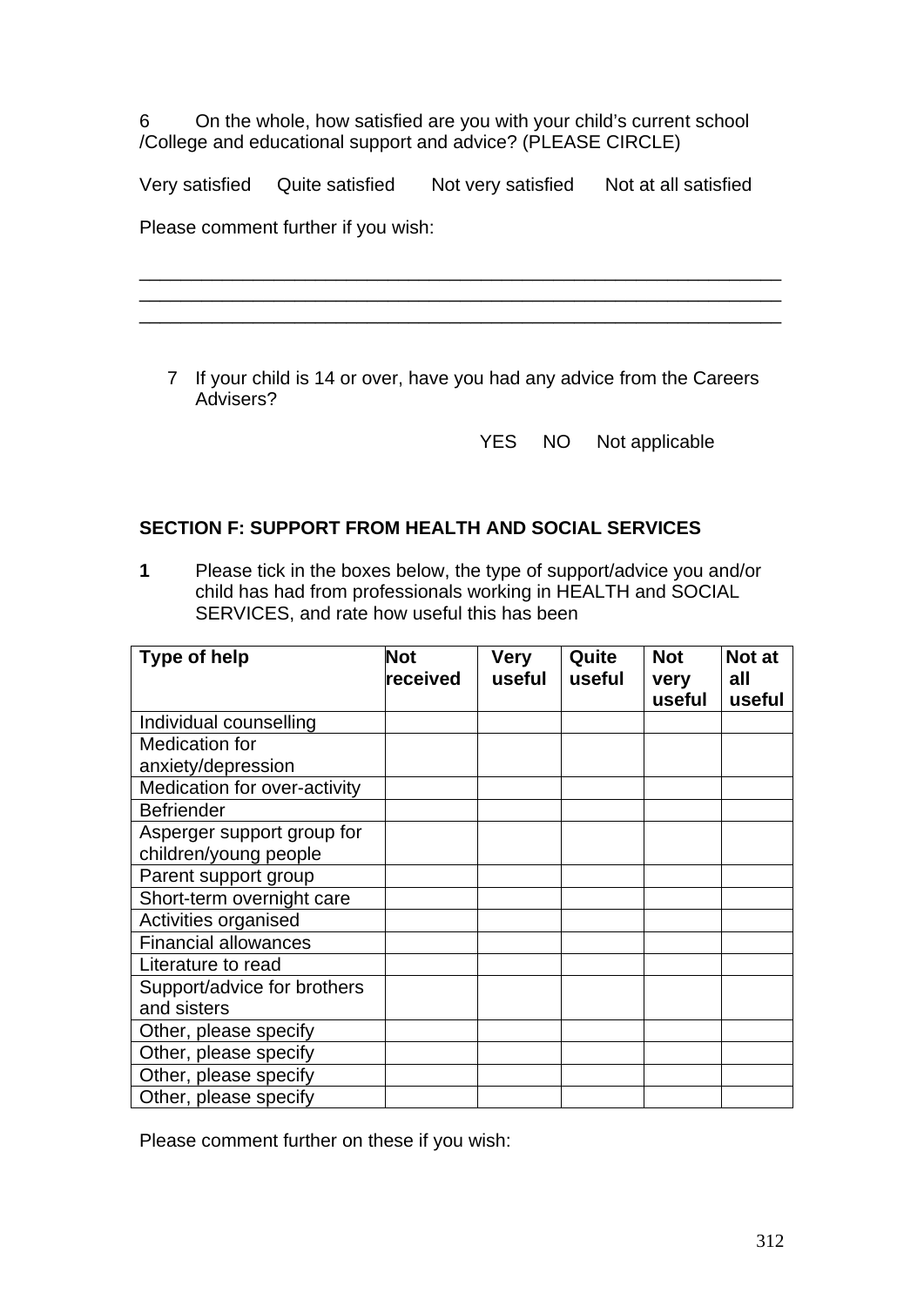2 Can you comment on the extent to which the following health professionals appear to have understood the particular needs of your child in relation to Asperger syndrome

| <b>Professional</b>    | <b>Very</b><br>good | Quite good<br>under- | Not very<br>good | <b>Appeared</b><br>to have no | <b>Not</b><br>seen |
|------------------------|---------------------|----------------------|------------------|-------------------------------|--------------------|
|                        | under-              | standing             | under-           | under-                        |                    |
|                        | standing            |                      | standing         | standing                      |                    |
| <b>Dentist</b>         |                     |                      |                  |                               |                    |
| <b>Health visitor</b>  |                     |                      |                  |                               |                    |
| <b>GP</b>              |                     |                      |                  |                               |                    |
| Hospital nurse         |                     |                      |                  |                               |                    |
| <b>GP</b> receptionist |                     |                      |                  |                               |                    |
| Optician               |                     |                      |                  |                               |                    |
| School nurse           |                     |                      |                  |                               |                    |
| Hospital doctor        |                     |                      |                  |                               |                    |
| Orthodontist           |                     |                      |                  |                               |                    |
| Physiotherapist        |                     |                      |                  |                               |                    |
| Speech and             |                     |                      |                  |                               |                    |
| language               |                     |                      |                  |                               |                    |
| therapist              |                     |                      |                  |                               |                    |
| Occupational           |                     |                      |                  |                               |                    |
| therapist              |                     |                      |                  |                               |                    |
| <b>Clinical</b>        |                     |                      |                  |                               |                    |
| psychologist           |                     |                      |                  |                               |                    |
| Paediatrician          |                     |                      |                  |                               |                    |
|                        |                     |                      |                  |                               |                    |

### **SECTION G: SUPPORT FROM VOLUNTARY AGENCIES, INCLUDING AUTISTIC SOCIETIES**

**1** Please tick in the boxes below, the type of support/advice you and/or child has had from VOLUNTARY AGENCIES INCLUDING AUTISTIC SOCIETIES AND GROUPS, and rate how useful this has been

| Type of help                               | <b>Not</b><br>received | <b>Very</b><br>useful | Quite<br>useful | <b>Not</b><br>very<br>useful | Not at<br>all<br>useful |
|--------------------------------------------|------------------------|-----------------------|-----------------|------------------------------|-------------------------|
| Individual counselling                     |                        |                       |                 |                              |                         |
| <b>Befriender</b>                          |                        |                       |                 |                              |                         |
| Asperger support group for                 |                        |                       |                 |                              |                         |
| children/young people                      |                        |                       |                 |                              |                         |
| Parent support group                       |                        |                       |                 |                              |                         |
| Activities organised                       |                        |                       |                 |                              |                         |
| <b>Financial help</b>                      |                        |                       |                 |                              |                         |
| Literature given                           |                        |                       |                 |                              |                         |
| Support/advice for brothers<br>and sisters |                        |                       |                 |                              |                         |